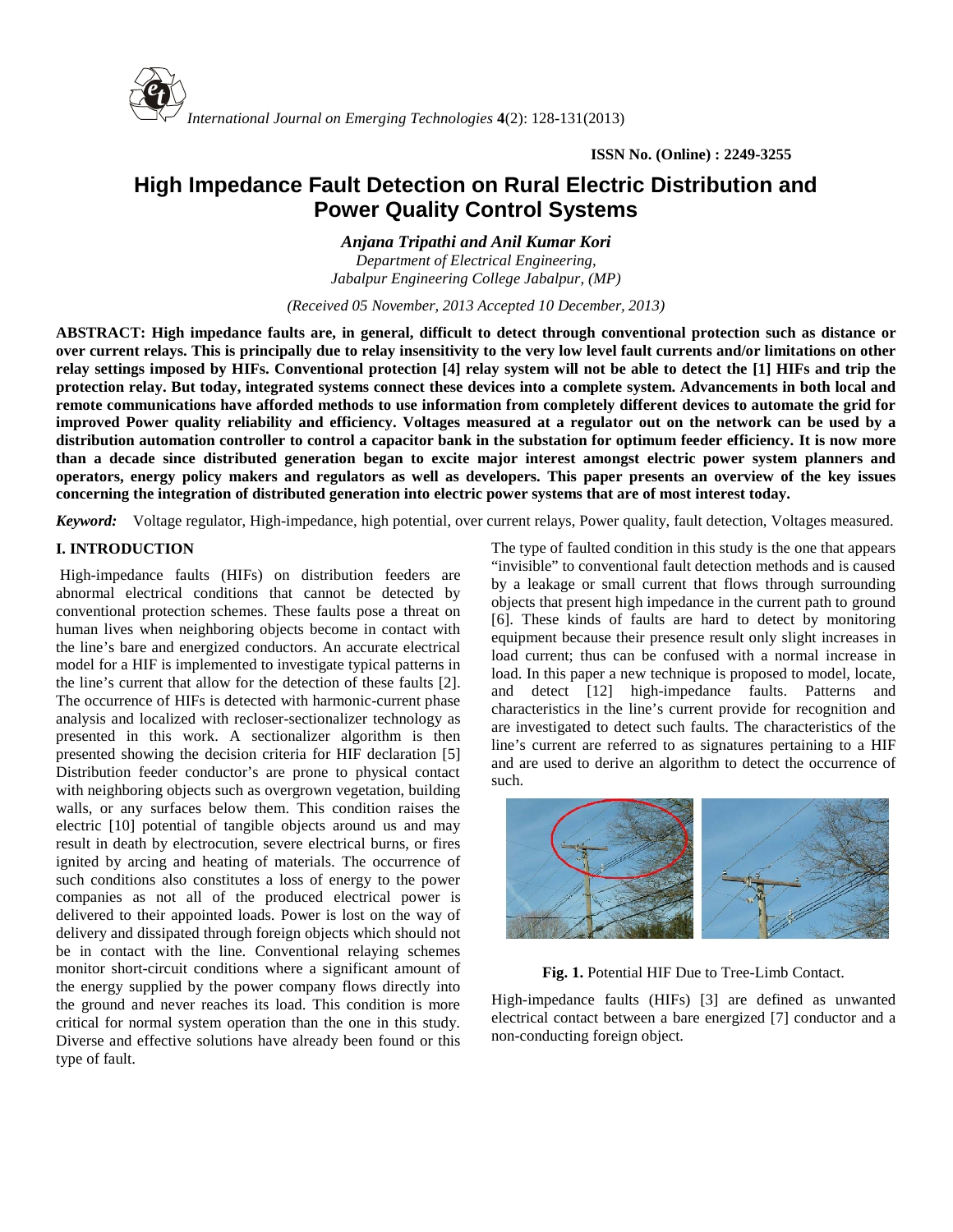Non-conductors present high impedances to current flow due to their material, so a fault of this type will not appear to the protection equipment as an abnormal condition. Regardless of the circumstance of contact, a leakage current leaves the energized conductor and flows into the ground via tangible objects that are raised to a high potential posing a threat on human lives to say the least. Foreign objects, in the case of study, are naturally non-conductors but may conduct if the applied voltage is sufficient [8]. These foreign objects present high electrical impedances allowing only small amounts of currents through them. [20-22]. The most common type of highimpedance faults are caused when contact with tree limbs, vegetation, concrete walls, and ground surfaces occur [9]. The aforementioned objects happen to be very close to the distribution feeder's conductors and are eligible for unwanted contact at any time. An outdoor distribution feeder Conventional detection schemes monitor only low-impedance faults instantaneous and large increments of current due to a lowimpedance path to ground (short-circuit). A HIF seems invisible to such detection methods because it presents only a small increment in line current and appears to be a normal load increment. Energy conservation, and better electric service for consumers, a realistic model of a HIF is implemented and a method of detecting high-impedance faults is proposed. Conventional detection schemes "see" this problem as invisible, so even in its presence no alert or proactive action is ever taken. In this work, two types of HIFs will be modeled and studied. The first is caused when an energized conductor breaks and falls onto the ground. This leaves the fallen conductor on the floor energized at its full potential but detached from the rest of the network. The contacting surface becomes a load to the broken phase end, and depending on the type of material, a variable amount of current may flow through it and into the ground. The current through such fault is small when the new path to ground presents high electrical impedance to current



**Fig. 2.** Distribution feeder showing substation.

In this study a HIF disturbances will be placed at F1, F2, and F3 respectively as line-to-ground fault. The captured harmonic information is used to test the proposed HIF detection and location algorithm. The action of either alerting or isolating the fault is beyond the scope of this work. It involves liability issues and further urban/rural information must be considered before taking action. For instance, if a HIF exists due to a downed conductor near a school where children are exposed to the energized conductor, the action should be proactive the line

should be tripped. On the other hand, if the same HIF occurs out in valleys where no habitat exists, the line should continue to distribute electrical service to its appointed pre-fault-location loads

#### **II. VOLTAGE TRANSFORMERS**

Simplorer comes with a three-phase transformer model with appropriate coupling coefficient constants for its windings. The transformer model is linear and never saturates, as is also the case with real power transformers. Therefore, there was no need to derive a model for its non-linear core properties as is done for current transformers

# **III. HIGH-IMPEDANCE FAULT**

High-impedance faults have "signature" characteristics in their transient and steady-state regimes that make them identifiable. These characteristics are listed in Table 1. To simulate a HIF, the model is taken from [10] and reproduced in Simplorer using two time-varying

*Resistances.* The two variable resistances cause the phase current to present the characteristics.

**Table 1: Signature characteristics of HIFs.**

| SIGNATURE     | <b>DESCRIPTION</b>                                                         |
|---------------|----------------------------------------------------------------------------|
| Asymmetry     | HIF current presents DC offset making it asymmetrical                      |
| Build-up      | HIF current progressively increases until it reaches steady-state.         |
| Shoulder      | During build-up HIF current halts increase for a few cycles then continues |
| Non-linearity | HIF current not truly sinusoidal Pronounced odd harmonics                  |

Present shoulder, but some do so both the no-shoulder and shoulder-present cases are modeled to cover a wider variety of HIFs in looking for consistent patterns. To reproduce the HIF model in Simplorer®, two resistances *R*1 and *R*2 are placed in series as



**Fig. 3.** HIF model using two time-varying resistances.

The second resistance *R*2 decays exponentially reaching the value of zero after ~0.4 seconds for the non-shoulder case, and  $\sim$ 0.5 seconds for the shoulder case. This characteristics is what produces build-up. Two curves for *R*2's exponential decay are shown in Figure The leftmost presents a periodic flat slopes that cause the shoulder effect on the HIF current by maintaining the same value of resistance for small periods of time; this stops the current from increasing momentarily. The rightmost curve is the no-shoulder [11] case and it causes a continuous exponential increase in HIF current.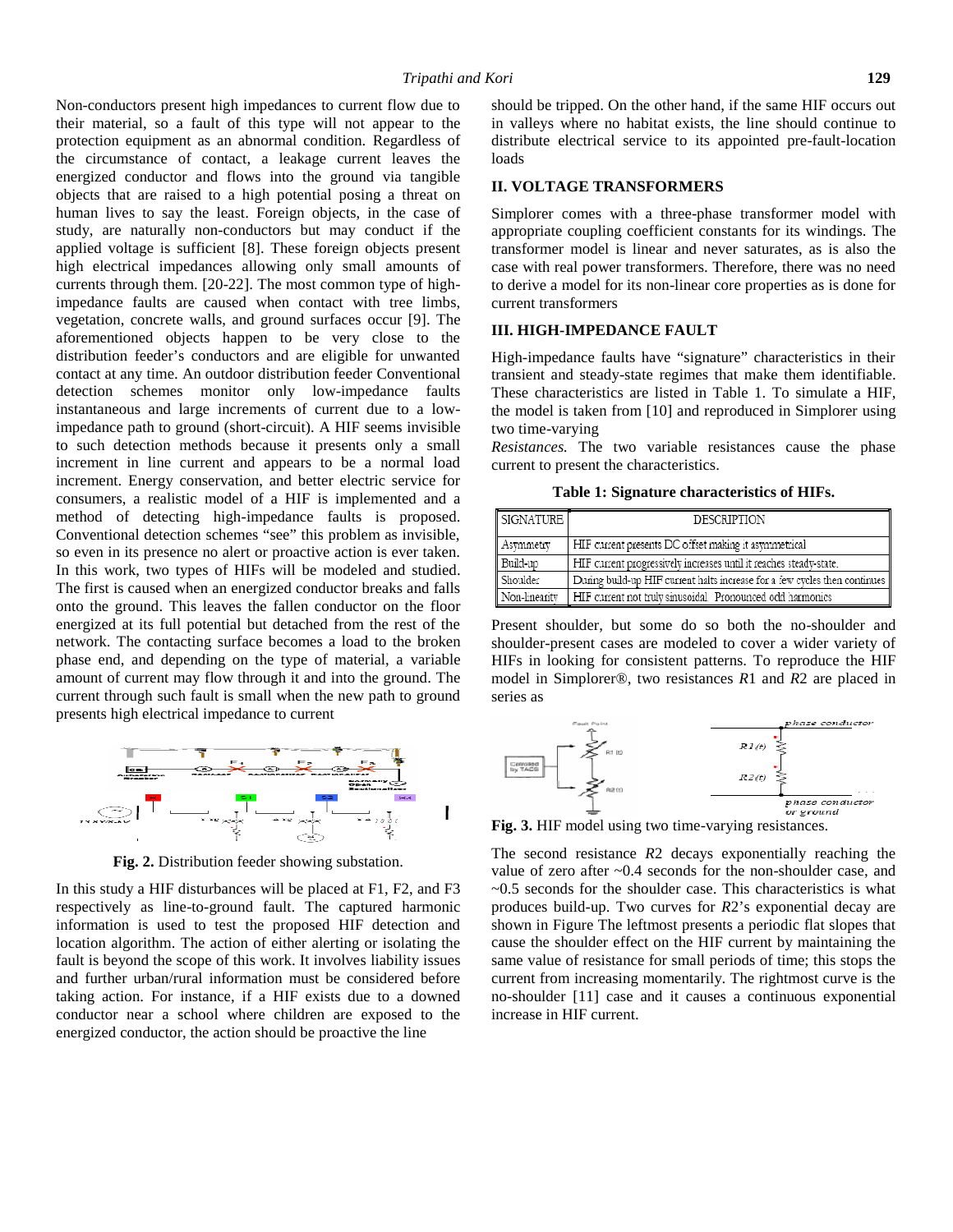The equation for *R*2(t) for the no-shoulder case is found by inspection from KEPCO's results in [10].



**Fig. 5.** *R2(t)* value for shoulder (left) and nonshoulder (right) HIF cases.

The loads were carefully chosen and modeled based on what is typical on a distribution feeder. The steady-state (motor unloaded) line current is about 50-A. This is rather low on a 20 mile distribution feeder, but the addition of more loads is not necessary because the proposed HIF works regardless of the [19] loading conditions (i.e. for 50 or 500A line current). Yet, in order to simulate more loads on the line, current sources (one per phase) are placed at end of the bus to pull current (~500A) through the feeder and source "fictitious" loads.



**Fig. 6.** Current source mimics typical load demand.

#### **IV. CURRENT TRANSFORMERS**

In distribution feeders, [15,16] current transformers (CTs) might reach momentary saturation due to large motor starting-currents, short-circuit conditions, burden faults, or an excess demand in one of their phases. The pronounced third-harmonic current, and its angle, in a saturated CT Closely related to third harmonic magnitude and angle in a HIF.

# **V. IMPACT OF SATURATED CTS IN DISTRIBUTION FEEDERS**

Saturation in ferromagnetic cores occurs when the flux's density reaches its maximum and the core starts showing the magnetic characteristic of free-space. The impact of saturated ferrites in electrical networks is of interest in protection, power quality, and other areas of study to avoid misinterpretations in current readings and to avoid harmonic injection or sinking in the system. Several methods have been proposed to model the electrical behavior of a network in the presence of a saturated device during transients and in steady-state. Other works also model hysterisis loops with great precision but mainly to study inrush currents in transformers or accurate reclosure events [13] during transients.

Other techniques exist where slopes and intercepts at various points of hysterisis loops are selected to calculate a model curve [14]. While also accurate, the need for many differential equations and ferromagnetic theory [17], [18] is not necessary when using the proposed methods of modeling hysterisis loops. Linearizing and magnetic circuits have also been implemented to model hysterisis loops by using straight-line approximations; an inconvenience is that linearizing only models the characteristics of one ferrite at a time and is not adjustable unless the data is re-tabulated. The study of HIF required a simple method for modeling hysterisis loops that did not use differential equations or ferromagnetic theory, but at the same time delivered an accurate model of the saturated condition.

# **VI. CONCLUSIONS**

Most high-impedance faults can be detected using harmonic current phase-angle analysis and localized by using recloser sectionalizer technology. In simlink model detectors such as sectionalizers, various typical HIF patterns must be programmed to the module in the form of detection flags. Sectionalizers will constantly be looking for these typical patterns of a HIF as provided in this work. If the current patterns meet the detection criteria, adjusted sectionalizers will communicate with each other in trying to locate the fault. The work assumes phase since they account for the greater majority of HIFs. Due to the strong harmonic-angle dependence, transient conditions in distribution feeders can cause false readings. These are overseen by the detection discriminates against multi-phase and short-duration effects. For instance, capacitor switching would be of very short-duration (1-3cycles) and would happen in all three-phases. High impedance faults are normally single-phase and are sustained.

#### **REFERENCES**

[1]. Application of High Impedance Fault Detectors" Panel session at 1995 PES Summer Meeting. J.J. Burke - Power Technologies, Inc., E.E. Baker - Florida Power Corp., B.D. Russell - Texas A &M University, R.H. Jones - Rochester Gas & Electric Co., Tom Wiedman -Commonwealth Edison Co., N. Johnson - PacifiCorp, J.T. Tengdin - Consultant, Chairman.

[2]. Arcing Fault Detection for Distribution Feeders: Security Assessment in Long Term Field Trials" B.D. Russell, C.L. Benner *IEEE Transactions on Power Delivery* April 1995 Volume **10**, Number 2, pp 676-683.

[3]. High Impedance Fault Implementation Issues" B.M. Aucoin, R.H. Jones, *IEEE Transactions on Power Delivery*, January 1996, Volume **11**, Number 1, pp 139-148.

[4]. Relay Detects Down Wires by Fault Current Harmonics" J. Reason, *Electrical World*, Vol. **208**, No. 12 December 1994 pp 58-59.